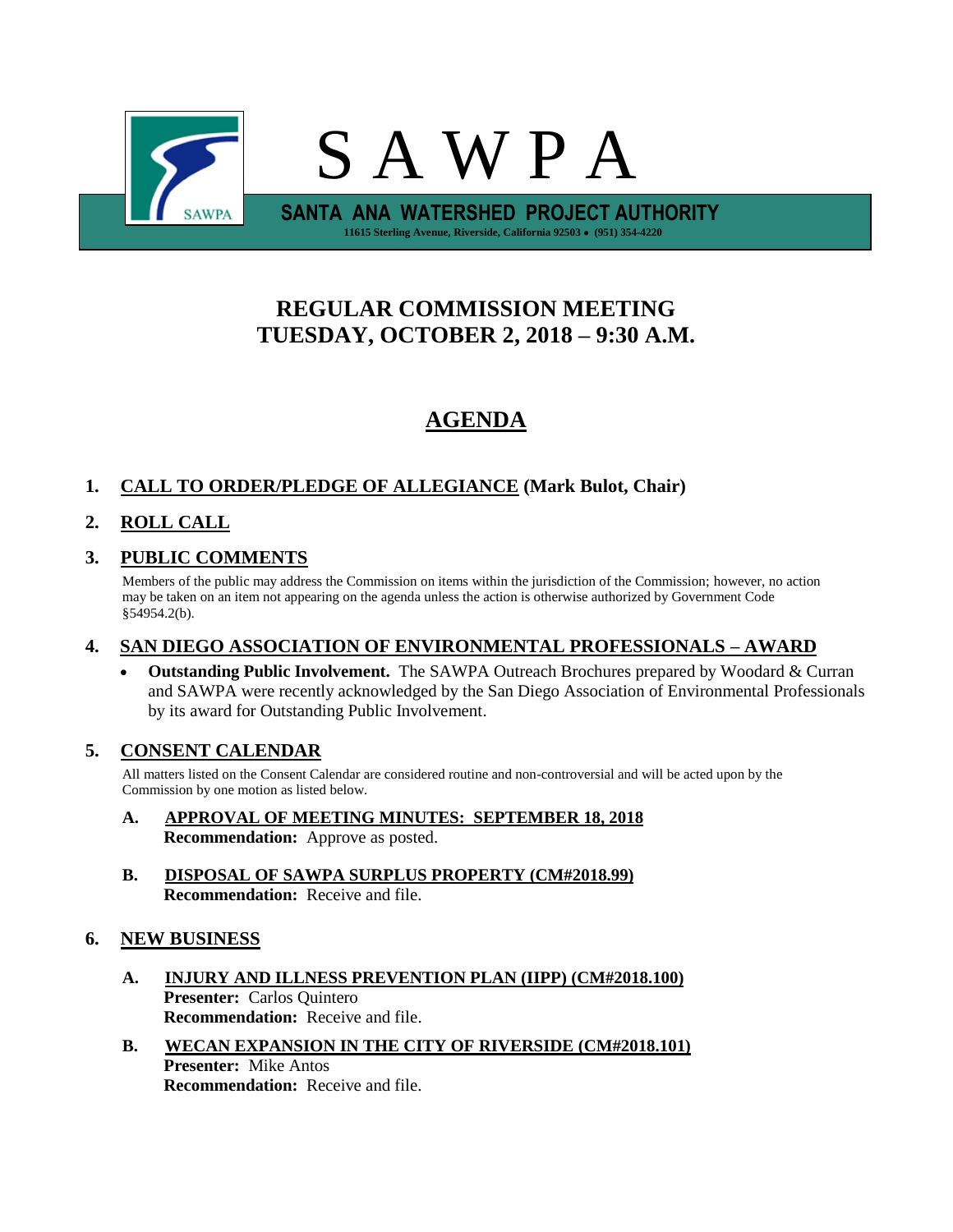#### **C. PROPOSED JPA AMENDMENTS AND NEW PROJECT AGREEMENT 24 (CM#2018.102)**

#### **Presenter:** Rich Haller

**Recommendation:** (1) Receive information on the proposed Joint Powers Authority Agreement (JPAA) Amendments and the Project Agreement 24; (2) consider approval of proposed JPAA Amendments and Project Agreement 24 and/or provide direction to staff regarding further revisions; or (3) consider approval of draft Project Agreement 24 only without changes to the JPAA and/or provide direction to staff.

#### **7. INFORMATIONAL REPORTS**

**Recommendation:** Receive for information.

#### **A. CHAIR'S COMMENTS/REPORT**

**B. COMMISSIONERS' COMMENTS**

### **C. COMMISSIONERS' REQUEST FOR FUTURE AGENDA ITEMS**

### **8. SAWPA COMMISSION MEETING SCHEDULE – NOVEMBER 2018**

**Presenter:** Rich Haller

**Recommendation:** Provide direction to staff regarding possible cancellation of November 20, 2018 Commission meeting.

### **9. CLOSED SESSION**

### **A. CONFERENCE WITH LEGAL COUNSEL – EXISTING LITIGATION PURSUANT TO GOVERNMENT CODE SECTION 54956.9(d)(1)**

Name of Case: Spiniello Companies v. Charles King Company, Inc., Santa Ana Watershed Project Authority, The Ohio Casualty Insurance Company (Superior Court of Los Angeles BC616589)

### **B. PUBLIC EMPLOYEE ANNUAL PERFORMANCE EVALUATION – PURSUANT TO GOVERNMENT CODE SECTION 54957**

Title: General Manager

\_\_\_\_\_\_\_\_\_\_\_\_\_\_\_\_\_\_\_\_\_\_\_\_\_\_\_\_\_\_\_\_\_\_\_\_\_\_\_

### **10. ADJOURNMENT**

Americans with Disabilities Act: If you require any special disability related accommodations to participate in this meeting, please call (951) 354-4230 or email kberry@sawpa.org. Notification at least 48 hours prior to the meeting will enable staff to make reasonable arrangements to ensure accessibility for this meeting. Requests should specify the nature of the disability and the type of accommodation requested.

Materials related to an item on this agenda submitted to the Commission after distribution of the agenda packet are available for public inspection during normal business hours at the SAWPA office, 11615 Sterling Avenue, Riverside, and available a[t www.sawpa.org,](http://www.sawpa.org/) subject to staff's ability to post documents prior to the meeting.

#### **Declaration of Posting**

I, Kelly Berry, Clerk of the Board of the Santa Ana Watershed Project Authority declare that on Wednesday, September 26, 2018, a copy of this agenda has been uploaded to the SAWPA website at [www.sawpa.org](http://www.sawpa.org/) and posted at the SAWPA office, 11615 Sterling Avenue, Riverside, California.

/s/

Kelly Berry, CMC